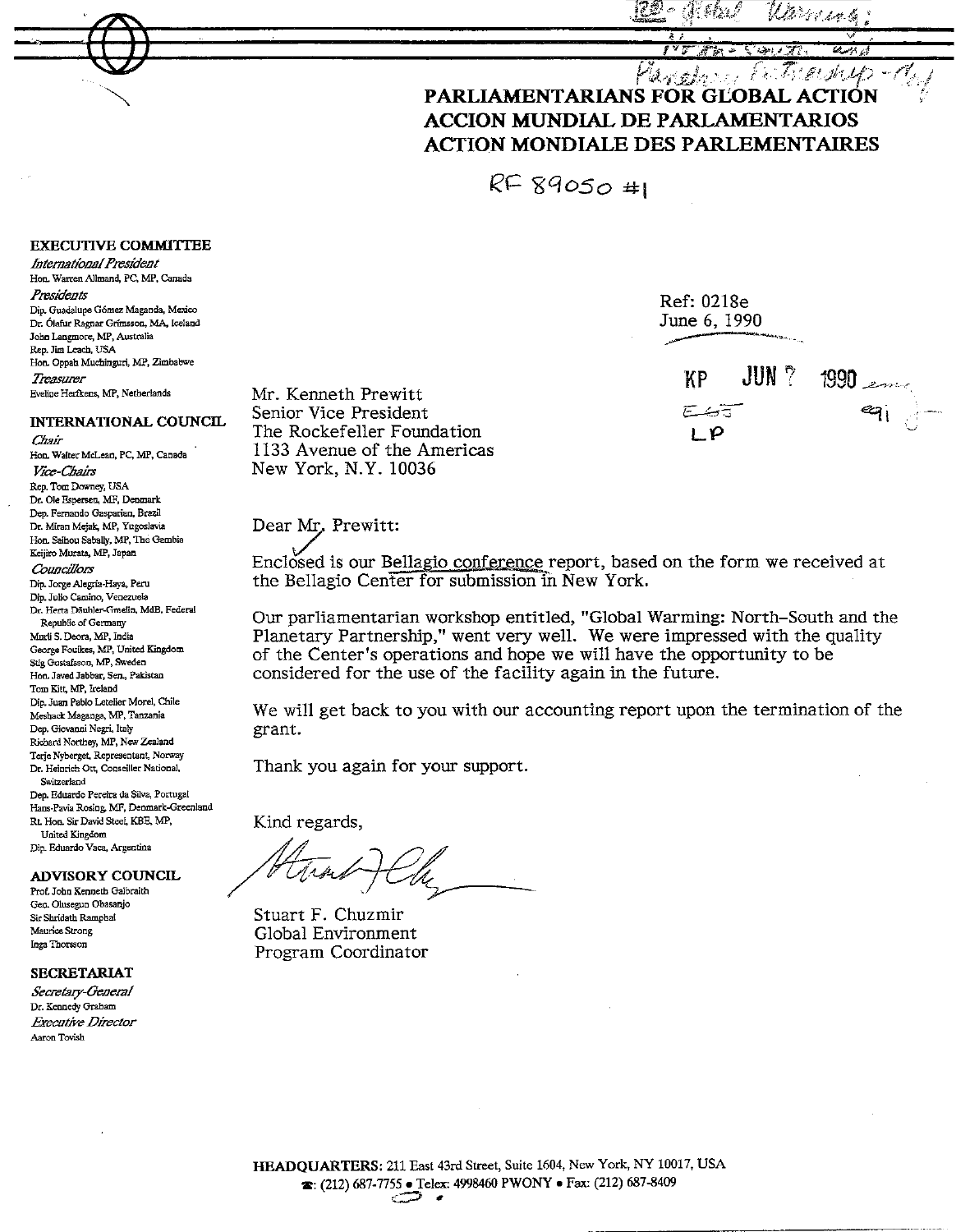# Bellagio Conference Report

#### Title of conference:

"Global Warming: North-South and the Planetary Partnership."

Dates:

May 31 - June 2, 1990

#### Organizer and affiliations:

Parliamentarians for Global Action, Dr. Kennedy Graham, Secretary-General; Stuart Chuzmir, Global Environment Program Coordinator.

#### Meeting Chair and Affiliation:

Fabio Feldmann, Federal Deputy, Brazil; David MacDonald, Member of Parliament, Canada.

Summarize briefly the puroose and accomplishments of the conference, including conclusions and recommendations.

The purpose of the parliamentarian workshop was to bring together a select group of environment-oriented activist parliamentarians from both the developing and industrialized nations to form a "planetary partnership for environment and development." Specialists in relevant subject areas were also present to make presentations and assist in discussions. The partnership that was formed is a coalition of parliamentarians from an initial thirteen countries and many different political parties dedicated to coordinated political action across national frontiers on the global warming problem.

The conclusions and recommendations are embodied in the attached communique, entitled "The Bellagio Statement - Global Warming: A Planetary · Partnership." In the communique, the parliamentarians call for specific measures to address the global warming threat. They agree to encourage their parliaments and governments to move expeditiously toward those goals. They also undertake to coordinate their activities and encourage other parliamentarians to join their effort.

#### Describe anticipated publication and distribution of conference proceedings or recommendations:

As noted, the conference recommendations are contained in the communique, which is presently available. Copies may be obtained by contacting Stuart Chuzmir, Parliamentarians for Global Action's Environment Program Coordinator.

Participants: (Attach a list of those who actually attended, including professional affiliations and addresses.)

List attached.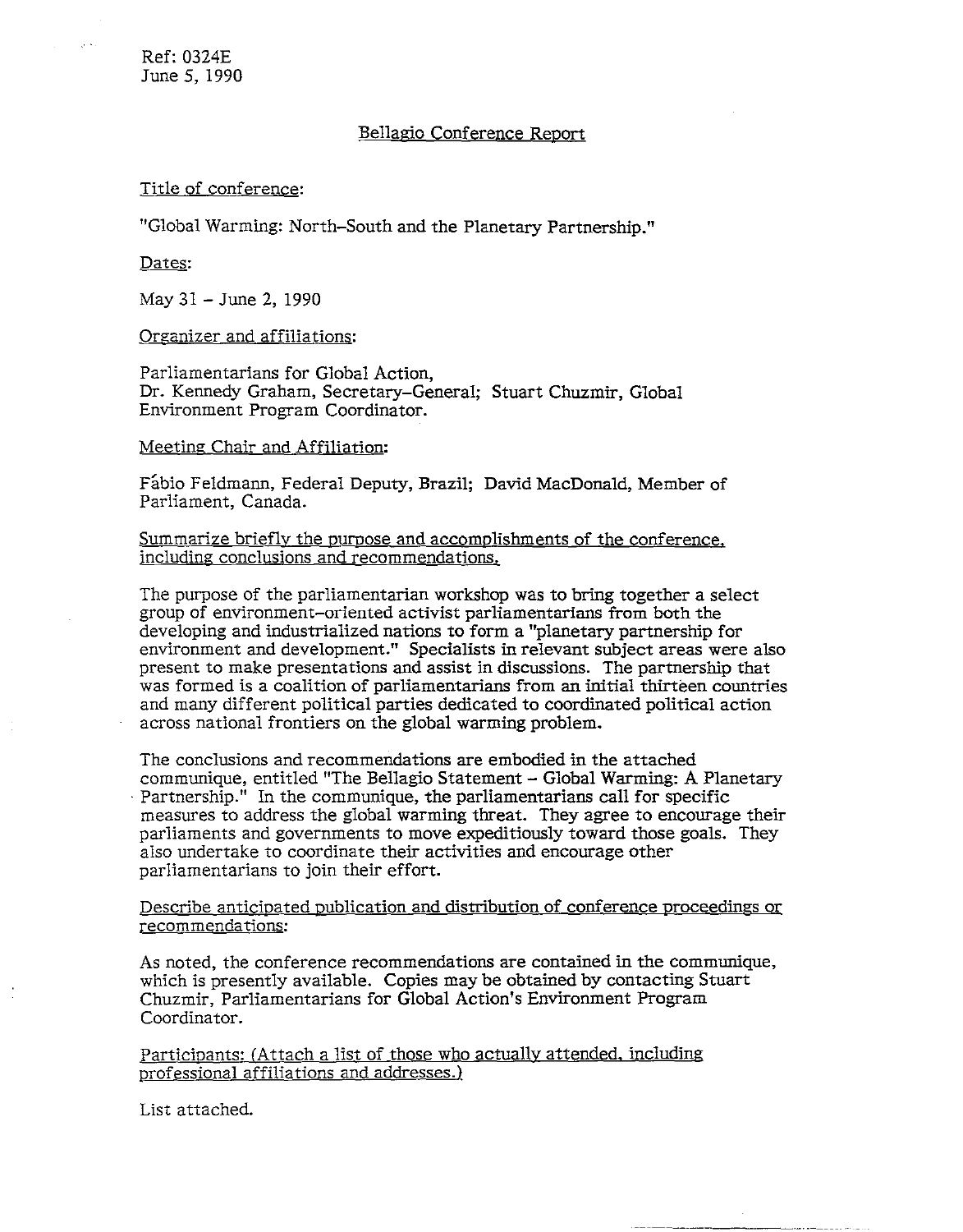### Was your grouo able to achieve the goals set for the conference?

Our group was able to achieve its conference goals. A dialogue and plan of action was established among key environmental parliamentarians from both developing and industrialized countries. These individuals undertook to work together toward specified common goals. A continuing process is contemplated, which should result in concrete political action and further efforts in the area of comparative national legislation. Our planned monitoring of the intemational treaty-making process should make a major contribution to preparations for the UN Conference on Environment and Development, scheduled to take place in Brazil in 1992.

Was the advance information about the Center clear? Were you prepared sufficiently for the arrangements at the Center?

The advance information was sufficiently clear. The arrangements at the Center were generally as expected and the hosts and staff were very helpful in seeing that the gathering proceeded smoothly.

## Do you have any suggestions on how we can make the Center more useful for conferences?

It is difficult to find suggestions for improvement in view of the existing high quality of the Center's operations.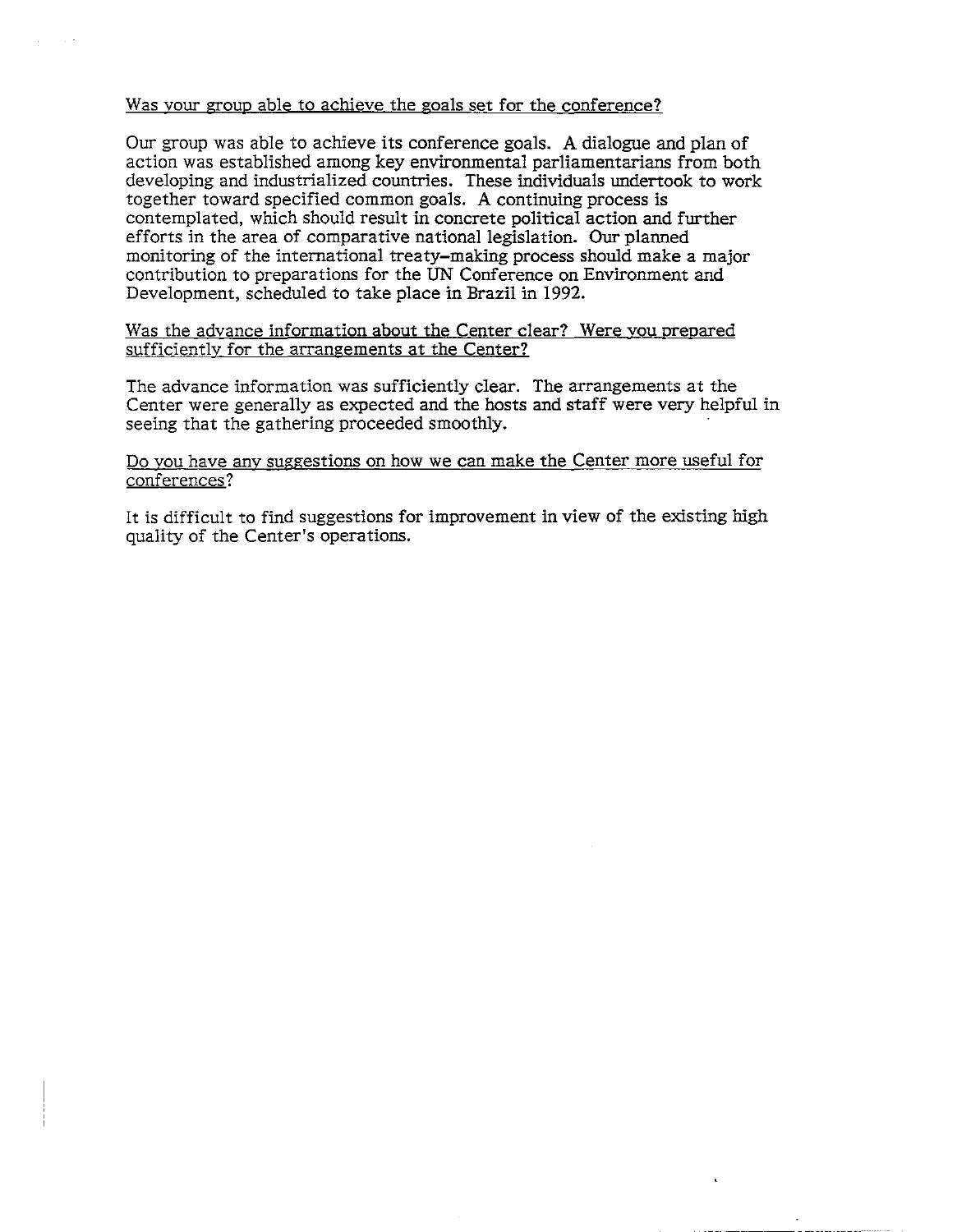PARLIAMENTARIANS FOR GLOBAL ACTION

# GLOBAL ENVIRONMENT WORKSHOP **FOR PARLIAMENTARIANS**

"Global Warming: North-South and The Planetary Partnership"

# **COMMUNIQUE:** THE BELLAGIO STATEMENT

Bellagio, Italy 31 May - 2 June, 1990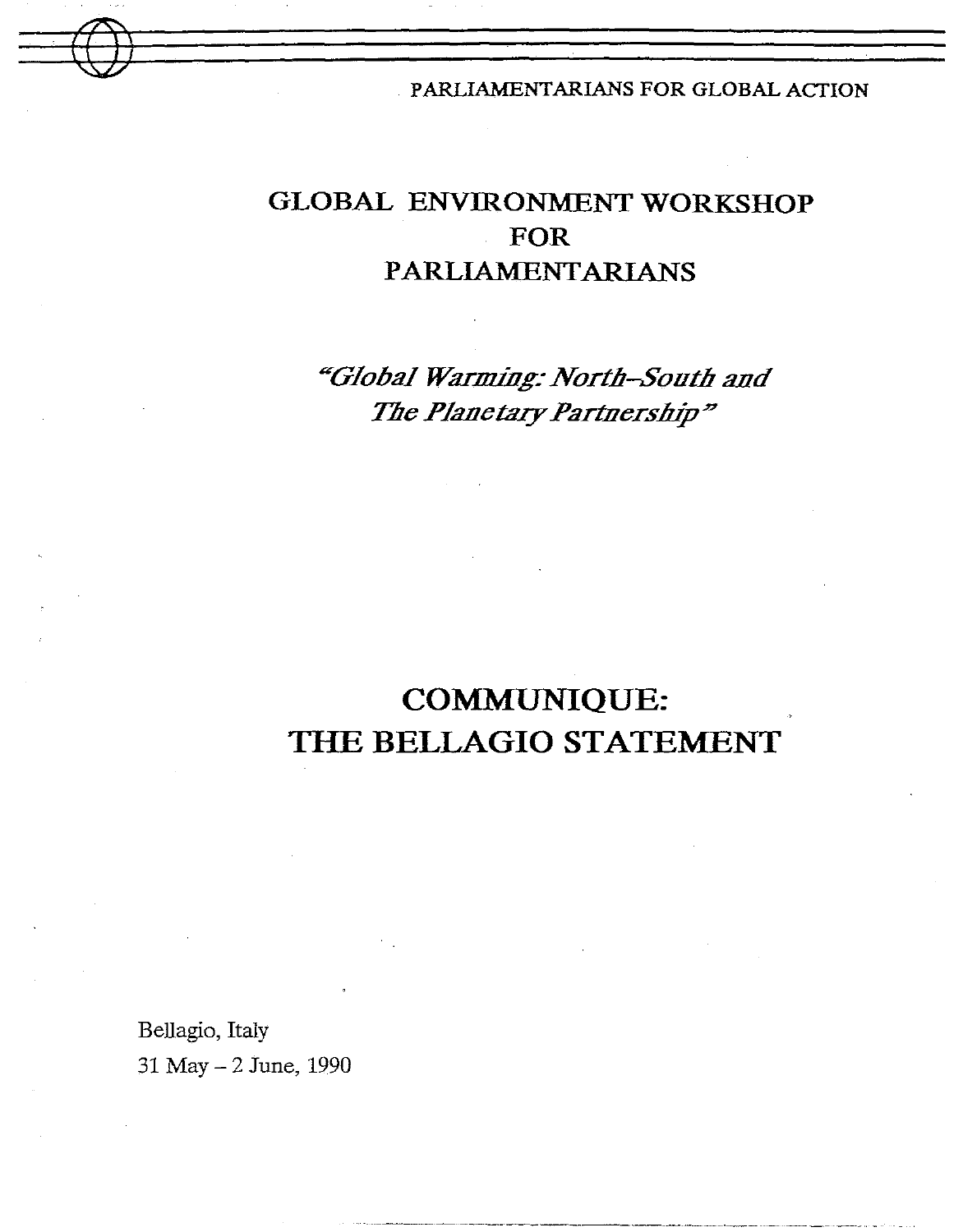#### PARLIAMENTARIANS FOR GLOBAL ACTION

#### BELLAGIO STATEMENT

#### "GLOBAL WARMING: A PLANETARY PARTNERSHIP"

l. We, members of Parliamentarians for Global Action, having met at Bellagio, Italy, from 31 May to 2 June, hereby establish a "Planetary Partnership for Environment and Development". This partnership is a<br>coalition of parliamentarians from an initial thirteen countries and many different political parties dedicated to co-ordinated political action across national frontiers. coalition of parliamentarians from an initial thirteen countries and

2. At this first meeting of the coalition, we have addressed the problem of climate change, recognised as a common concern of humanity. We accept the broad scientific consensus that the Earth's average surface temperature has increased  $0.3-0.6^{\circ}$  C during the last century. <sup>A</sup>warming of 2° C above the 1950-1980 average level over the next century would be a more rapid and extreme climatic change than anything occurring during the last 10,000 years. Such a warming would carry the planet to temperatures higher than any experienced during the past 100,000 years. We believe that, given the risks associated with rapid climate change, it is imperative that temperature increases over the next century not exceed 2° c above the 1950-1980 global average.

3. We note that the principal effects of global warming are flooding, loss of farm and forestland, drought, desertification, species extinction, crop failure, disease, environmental refugees -- and in consequence economic, social and political disorder.

4. The risks of rapid global warming cannot be reduced through national action alone. The response must be global, based on cooperation by all nations and regions of the planet. In the interests of inter-generational equity, a new environmental ethic must be embraced by all societies. A planetary partnership of all nations, North and South, is needed now to promote sustainable development based on equity among nations and the environmental integrity of the Earth.

5. We therefore call for a 50% global cut from 1988 emissions in the combined level of greenhouse gases by 2010. This will require alleviative measures in the case of each greenhouse gas by 2010, such as:

- -- a 20% cut in global carbon dioxide  $(CO_2)$  emissions through fossil<br>finitions:
- $-$  a 50% cut in the rate of global deforestation, to further reduce  $CO<sub>2</sub>$ emissions;
- -- global reforestation of 12 million hectares (30 million acres) per annum to increase the planet's absorptive capacity of  $CO^2$ :
- -- a 10% cut in global emissions of methane;

 $\mathcal{L}^{\mathcal{L}}$ 

-- a 100% cut in global production and use of CFCs.

6. We recognise the need for an integrated approach to achieving the above-stated goals. This should include the following:

-- a 20% cut in global  $co<sub>2</sub>$  emissions through fossil fuel burning will require a relatively greater contribution from industrialised require a leialively greater conditionation is in the conditions by nations. In aggregate, they will need to reduce by state recognise that, given the difference in national circumstances, some developed countries will be able to achieve such goals relatively<br>easily through domestic policy measures. Other developed easily through domestic policy measures.

-----------···- --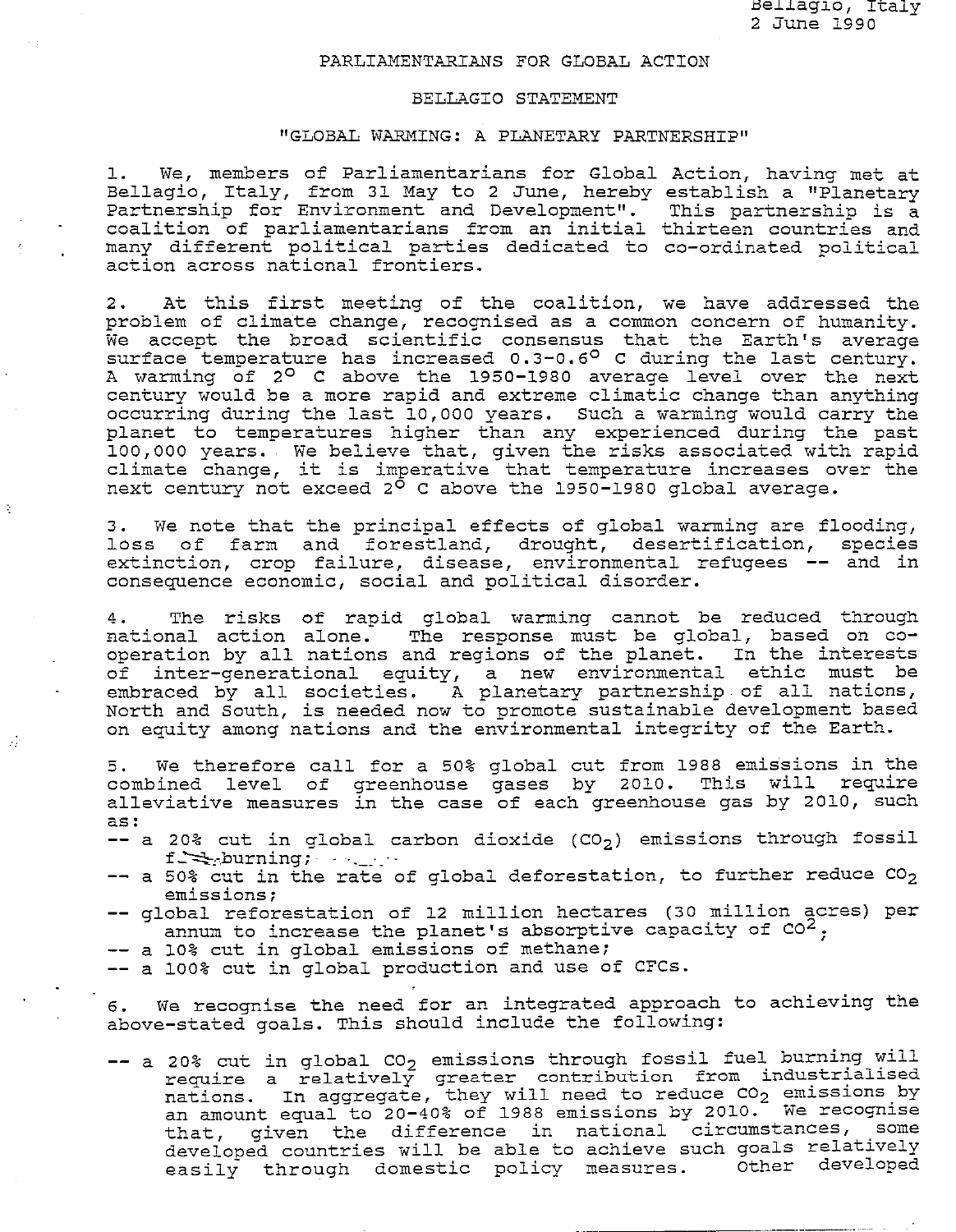countries may choose to achieve an equivalent reduction by financing improved technologies in developing countries.

- -- developing countries, for their part, should be free to develop their economies with initial emission increases, provided their carbon intensity factor is improving and there is acceptance of the goal of ultimate emissions stabilisation.
- -- a 50% cut in the rate of global deforestation will be required particularly of tropical countries, whose rain forest areas are of vital importance to the planet's environment. Developed countries will be expected to reduce net deforestation to zero.
- each country should state at the Second World Climate Conference<br>what areas of reforestation it plans to undertake over the next five years with a view to achieving the global goal of 12 million hectares; and what agro-forestry, and forest preservation measures it intends to undertake in the future.
- -- the cut in global production and use of CFCs must be borne by all nations, developed and developing alike. Adequate assistance for introducing substitutes must be extended to developing countries.

7. The 50% global greenhouse gas reduction by 2010 should form the basis of a global agreement on climate change. Nations should immediately begin the task of assessing the specific measures that would have to be taken to meet their national responsibilities to contribute to the achievement of this goal. We call for appropriate assistance to developing countries to ensure that they play a full role in the negotiation process.

8. National action should precede the completion of a global climate change agreement. Measures to control greenhouse gas emissions can be taken immediately that are sound and beneficial in themselves. These measures should be seen not as national sacrifices, but as in the national interest over the long term through economic as well as ecological benefits. The achievement of such measures will be ecorogical benefits. The achrevement of such measures wifi bo<br>facilitated by the use of new national accounting principles encompassing all ecological aspects.

9. A global climate change agreement should include effective emission control protocols. We advocate a key role for a strengthened and expanded United Nations Environment Programme (UNEP) within this regime including a permanent status for the Intergovernmental Panel on Climate Change, which could play an important role in a global warming dimate enange, which could pic, an improvement could be established to identify and promote technologies that are environmentally sound.

10. A synthesis of interest between North and South is necessary for the convergence of global economic and environmental policy. Fundamental improvements in the economic relationship between North and South should include a fairer international financial system and terms of trade. The new era of cooperation between East and West should facilitate that goal.

11. Recognising that unprecedented population growth, poverty, environmental strains and sustainable development are all interrelated, environmental strains and sustainable doveropment are are all that we recommend greater priority for socio-economic programmer. improvement in the role and status of women, and the strengthening of family planning services.

12. Within the context of sound environmental practices, the development interests of the South will require substantial financial